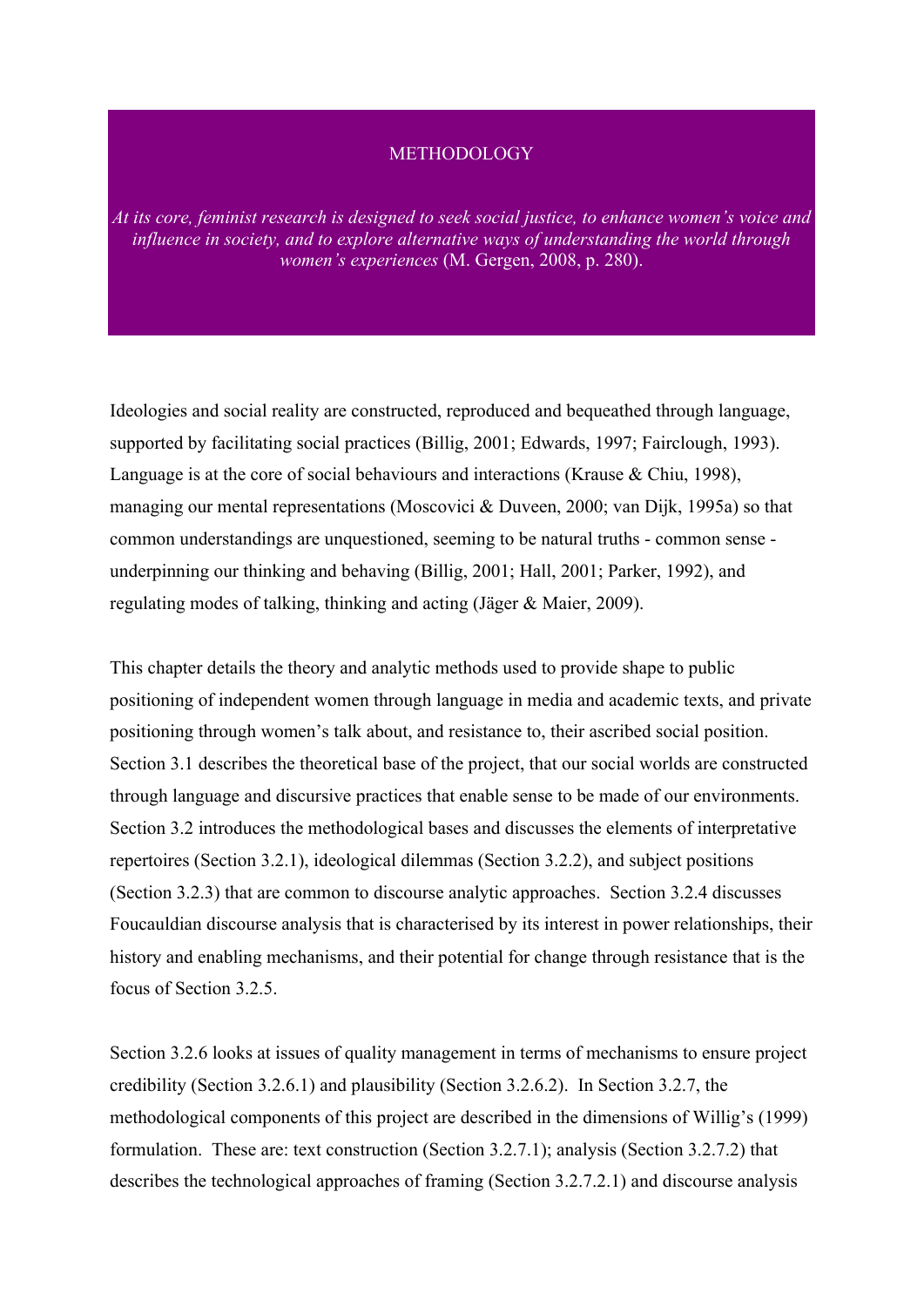(Section 3.2.7.2.2); identification of alternatives (Section 3.2.7.3), relationships between discourses and institutions (Section 3.2.7.4), historical emergence of discourses (Section 3.2.7.5), the material basis of discourse (Section 3.2.7.6), and recommendations for change (Section 3.2.7.7).

Section 3.2.8 reports the steps taken to ensure the participants of the study of resistance were undertaken ethically including the information made available (Section 3.2.8.1), formalised consent (Section 3.2.8.2), steps to ensure confidentiality (Section 3.2.8.3) and aggregated acknowledgement of participants' contribution (Section 3.2.8.4). The final section (3.3) briefly summarises this chapter.

## **3.1 Theoretical Base**

The role of ideology is crucial in the re/production of our social worlds (van Dijk, 1995a) with institutionally-grounded representations dominant in our "common sense" understandings (Mehan, 2001; Moscovici & Duveen, 2000). Critical theory is ideologicallyorientated inquiry (Willis, 2007), an examination of society and culture that specifically addresses issues of ideology and power within historical and cultural contexts. Feminist theory is, by its nature, critical in its examination of gendered ideological power relations (Hepburn, 2003b), pointing to the social construction of "femininity" and "masculinity" (M. Gergen, 2008; Lather, 1988; Oakley, 1981; Riger, 1992), and its insistence on giving voice to women's experience (Kelly, Burton, & Regan, 1994; Maynard, 1994; Morrow, 2000; Phoenix, 1990; Smith, 1990). It bears close similarity to critical psychology in that both are ideological perspectives with no single theory informing either field, they select from a multiplicity of multidisciplinary methods, they are overtly political and they seek to identify and change social inequalities (Burman, 1998; Reinharz, 1992; Wodak & Meyer, 2009). They also share a belief that our social reality, including power relations, is re/constructed symbolically through language (Bucholtz, 2003; R Gill, 1995; Hughes, 2002; Weatherall & Gallois, 2003). Equally challenging, definitions of terms in critical psychology such as "discourse" and "ideology" are diverse (van Dijk, 2008; G. Weiss & Wodak, 2003), requiring project specification.

It is probably appropriate at this point to clarify that discourses are series of statements that construct an object (Parker, 1992). While elements of a discourse might be identified, it is important to understand that discourses, of themselves, are not objects. They form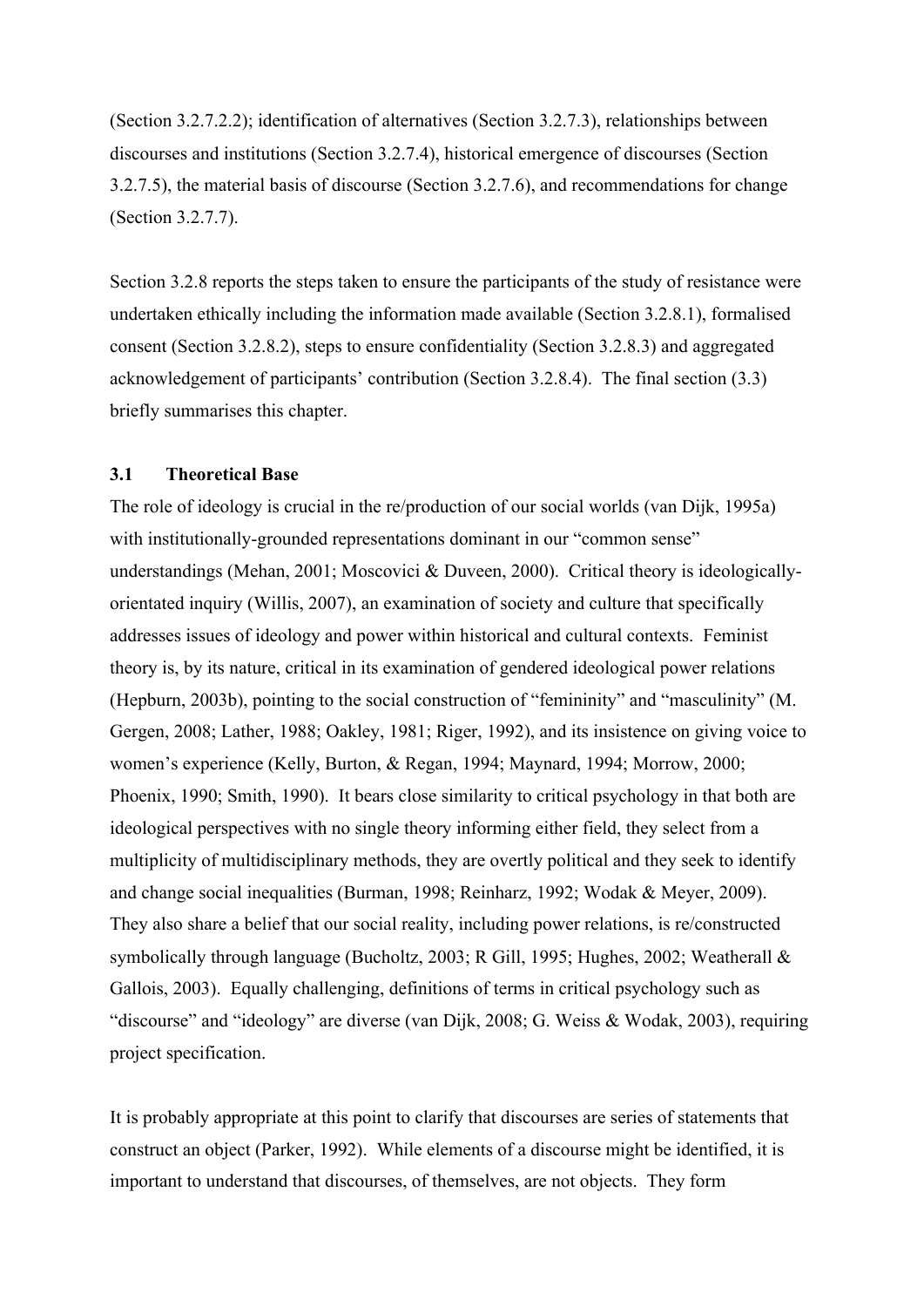relationships between things, they are the rules and procedures that manage our thinking about things, they provide a map to the historical forces underpinning political and social struggle, and they are not set in stone, instead offering potential for resistance and change (Arribas-Ayllon & Walkerdine, 2008). People do things with language rather than use it as just a descriptive resource (Wetherell, 2007).

While there may be no specific theory, critical psychology subscribes to three theoretical principles: that discourse is

- constructed from available language and constructive of reality;
- performative, the primary medium for social action; and
- situated temporally, institutionally, and contextually (Arribas-Ayllon  $&$  Walkerdine, 2008; Fairclough, 2001; Hepburn, 2003a; Parker, 2002).

The theories from which psychology discourse studies are drawn - for example, social identity theory (e.g., Tajfel & Turner, 2007), social representations (e.g., Moscovici & Duveen, 2000), positioning (e.g., B. Davies & Harré, 2001) - are grouped here under the umbrella label *constructionism*. That is, that language and discursive practices interactively construct our social world and it is analysis of these that will offer opportunity for change where ideology and power imbalances bring disadvantage. Social constructionist approaches share four characteristics: they

- take a critical approach to taken-for-granted knowledge;
- understand our social worlds to be historically and culturally specific;
- are cognizant that knowledge is a cultural, discursive construct; and
- believe our knowledge, contingent on time, place and context, shapes the range of social actions available to us (L. Phillips & Jørgenen, 2002).

This project is undertaken in the tradition of critical psychology that grew from the 1960s counter-culture movements (Walkerdine, 2001). These movements challenged conventional knowledge that perpetuated social inequality, with critical psychology seeking to relocate the source of distress in mechanisms of social organisation that create disadvantage rather than in purported individual pathology (Fox & Prilleltensky, 1997). Critical psychologists understand that our reality is socially constructed through discursive practice, both produced by and producing institutional power relations, analysis of which is aimed at effecting positive social change.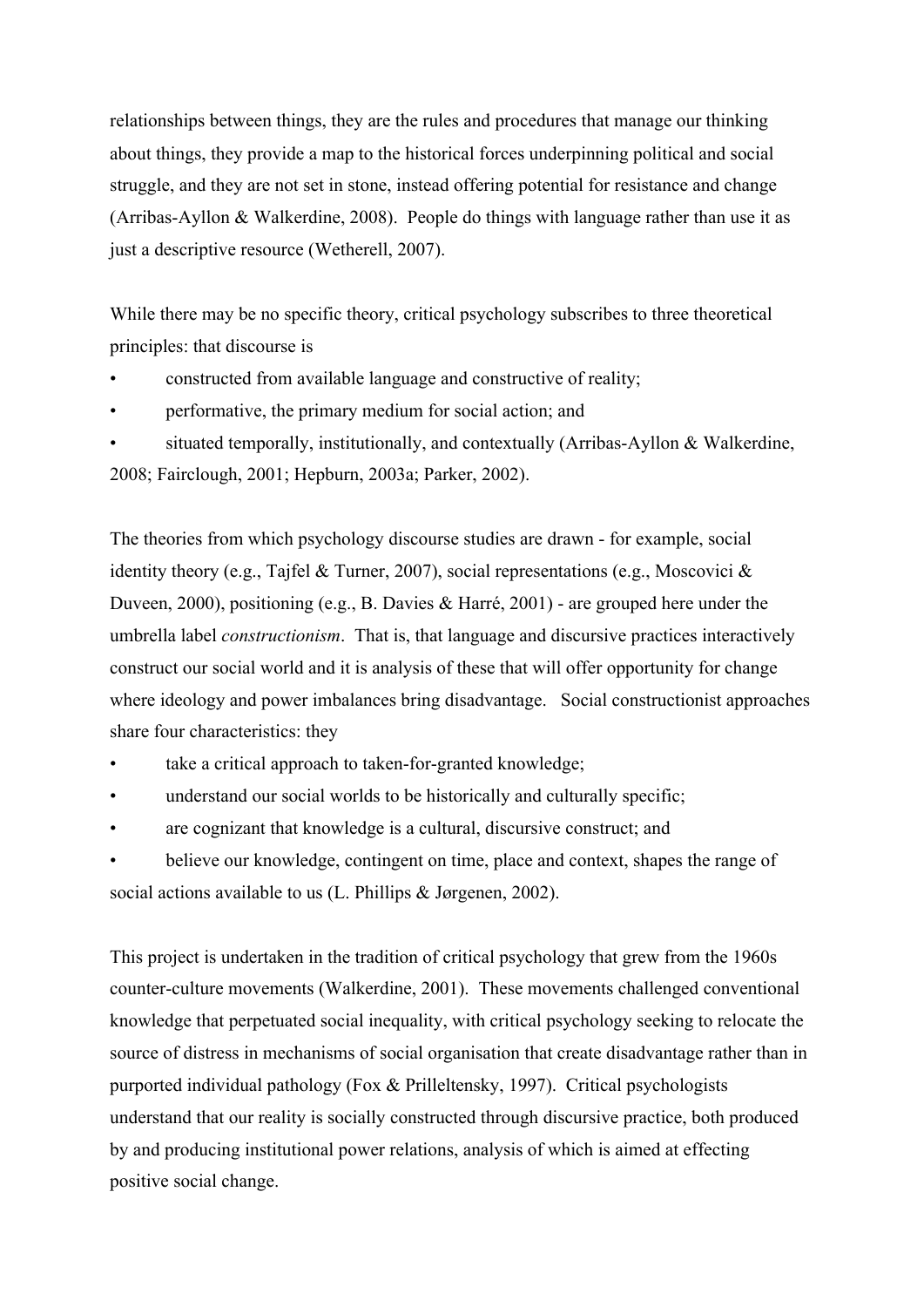## **3.2 Method**

Just as there is no single theory of discourse, its analysis has many linked, overlapping, and occasionally contested, approaches. N. Phillips and Hardy (2002) identify four major perspectives, noting these are not discrete but should be regarded as points on a continuum. According to this formulation, *social linguistic analysis* is constructivist and focuses on individual texts, *interpretive structuralism* looks at the use of discourse to support context, *critical discourse analysis* is interested in how discourse creates and perpetuates social power inequalities, and *critical linguistic analysis* examines individual texts to understand their role in surrounding power dynamics. Within these perspectives variously lie approaches with differing methodological emphases. For example, conversation analysis studies talk-ininteraction (Wilkinson & Kitzinger, 2008), discursive psychology is interested in discourse as a lens on the psychology of individuals (Billig, 1999a; Wiggins & Potter, 2008), Foucauldian discourse analysis examines discourse for power structures, and narrative psychology attends to our use of story to situate experience (Hiles & Čermák, 2008).

While there may be no fixed method of analysing discourse, intrinsic to all the above perspectives are components of an issue's genealogy, its historical antecedents showing how contemporary knowledge and truth has evolved from earlier struggles, that they are not constant; descriptions of related power and its functioning; and the discursive practices that construct subjects in a given context (Arribas-Ayllon & Walkerdine, 2008). In general, there is a focus on a social wrong (for example, inequitable treatment of unmarried women), constructing objects of research (for example, mechanisms that perpetuate the disadvantage), consideration of the function of the social wrong for the social order, and identification of ways of overcoming obstacles to change (Fairclough, 2009).

Of fundamental importance is to ask what institutions are reinforced or subverted by prevailing discourses; what categories of people gain or lose; who would promote and who would oppose the discourses; how do the discourses interlock with others; and how do they justify the present (Parker, 2002). Integral to the research process is researchers' reflexive practice, and explication of their own subjective position, which, for van Dijk (2001), is the point of discourse studies. For some researchers, it is their personal experience that generates a critical approach when these conflict with "truth" (Parker, 2002).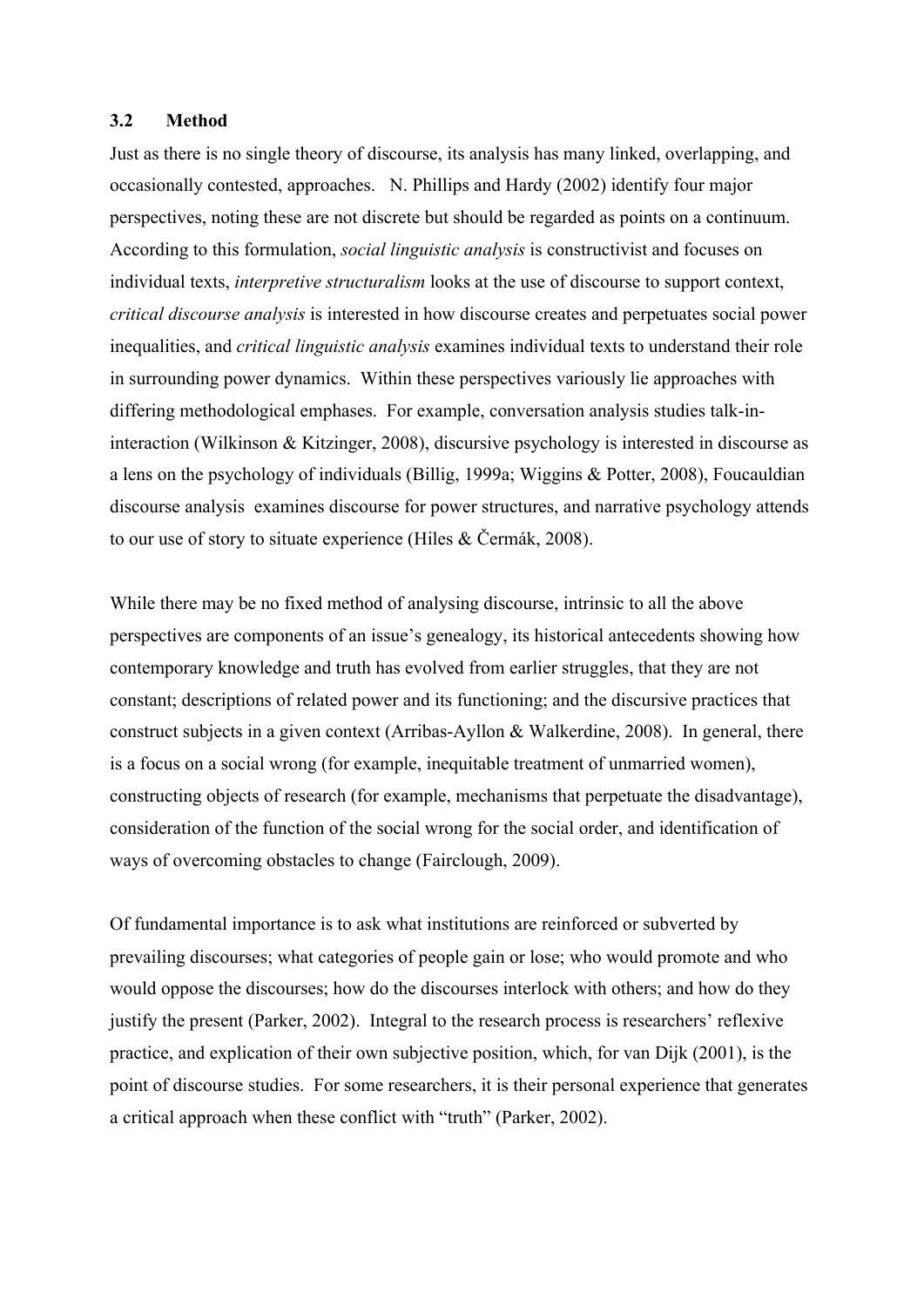Three concepts common across approaches to discourse analysis are interpretative repertoires, ideological dilemmas, and subject positions (Edley, 2001; Reynolds, 2008).

#### **3.2.1 Interpretative repertoires.** Sometimes thought synonymous with

discourse (Burman & Parker, 1993), interpretative repertoires are closely linked and might be thought constitutive of discourses. By this I mean that discourses re/construct social institutions, be they structures such as education, justice or personal interdependence, whereas interpretative repertoires are "recurrently used system of terms used for characterizing and evaluating actions, events and other phenomena" (Potter & Wetherell, 1987, p. 149) that, together as a set, build a discourse. Shifts in power relations in discourses are more likely to be evident in interpretative repertoires because of the greater range they offer speakers to construct an object within a discourse (Edley, 2001) where they may be inconsistent and contradictory (Billig et al, 1988), incorporating both public and personal representations of any position (Byrne, 2003).

## **3.2.2 Ideological dilemmas.** Very similar to interpretative repertoires,

ideological dilemmas arise when speakers draw on opposing repertoires as they negotiate daily living (Billig et al, 1988). Because we use language that is culturally, historically and ideologically available to us (Billig, 2001), we draw on the knowledge that constructs our reality to make sense of our experience yet this may contain conflicting models that vary in their salience over time and situations, and within a discourse.

Billig and colleagues (1988) discuss opposing unification and individuating myths associated with neoliberalism that resonate with this project. In the context of Chapter 2, we might understand these as the tension between family values and individuality that poses an ideological dilemma for reconciliation by individuals, depending on context. Either may be drawn upon in seeming contradiction and conflict which makes ideological dilemmas "wonderfully rich and flexible resources for social interaction and everyday sense-making" (Edley, 2001, p. 203). For example, a woman may draw on ideology privileging independent action and achievement in her field of endeavour while citing family interdependence as integral to her wellbeing as she negotiates these inconsistencies within the same discussion. The availability of these contradictory positions allows discursive re/constructions that might preserve or transform conventional common sense, depending on their context.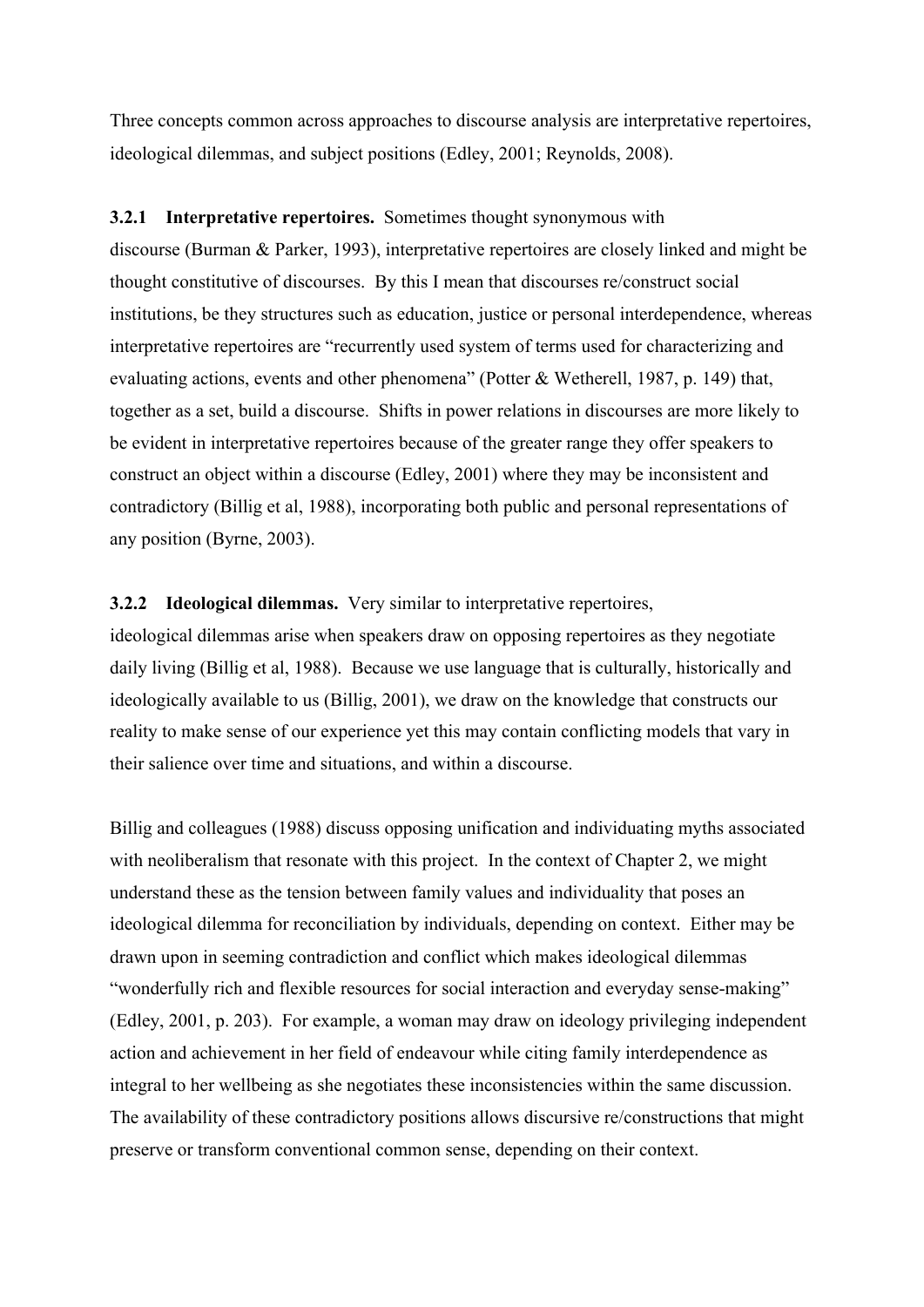## **3.2.3 Subject positions.** "The constitutive force of each discursive practice

lies in its provision of subject positions (that) incorporate both a conceptual repertoire and a location for persons within the structure of rights for those that use that repertoire" (B. Davies & Harré, 2001, p. 262). That is to say, a *subject position* offers both a view of "reality" and embodiment in an individual's discursive environments. An individual occupies many subject positions, depending on occupational, social, relational, and other contexts that define discursive situations (van Dijk, 2008). The independent woman has many positions unrelated to her dependence status. She may be described, or describe herself, as "friend", "daughter", "teacher", "consumer", "tourist", "homebody", and so on. Within her domestic independence, she may be positioned as "desperate and dateless", "the seating problem at a dinner party", "the sad, lonely spinster", "a single mother", "the bachelor girl", "a free spirit", "all together", "self-contained" and so forth. In her own discourse, she may position herself as a "career woman", "scholar", "wage slave", "mother", "carer", or "wife", the spotlight shifting to illuminate each position as that aspect of her identity comes into focus. As can be seen, a subject position is constructed from culturally understood "types" available for use in discursive practice and applied from a particular moral perspective that is always open to challenge and change.

## **3.2.4 Foucauldian analysis.** Foucauldian discourse analysis (FDA) is

embedded in, if not generative of, critical discourse analysis with its interest in power relations and their discursive creation and regulation of our social worlds (Jäger & Maier, 2009). For Foucault, ideology was secondary to analysis of enabling power relations that characterise and shape our culture (Foucault, 1980). Of primary interest to him were the discourses constituting cultural knowledge and truth, the social representations that construct historically-contingent subjects and their positions in our realities (Hall, 2001). That is, we and our worlds are the outcome of historically contingent power practices that produce our subjective knowledge, the analysis of which will enable identification of inherent inequality and the possibility of change (Hepburn, 2003a). This is not to say that we as subjects are irrevocably bound to ideologically and discursively constructed positions. "… (All) discourse is not… irredeemably ideological. Ideologies arise in societies characterized by relations of domination on the basis of class, gender, cultural group, and so forth, and in so far as human beings are capable of transcending such societies, they are capable of transcending ideology" (Fairclough, 1992, p. 91).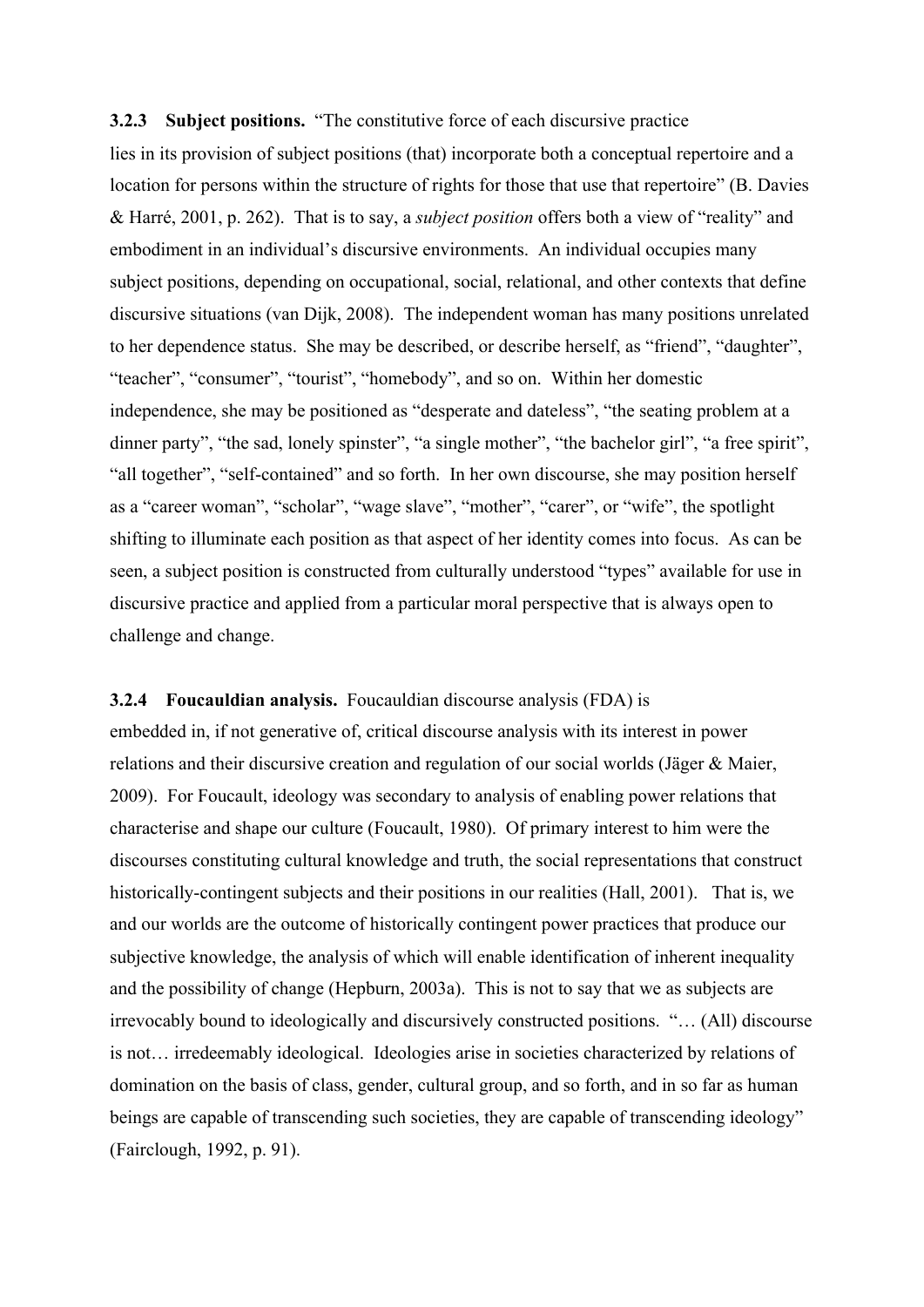FDA is characterised by its interest in the genealogy of a discourse, the evolution of power/knowledge relations through discursive construction, hence the next two chapters that discuss the discursive construction from time immemorial of the independent woman (indeed, women's in/ter/dependence generally) by the power relations around the maintenance of patriarchal interests. FDA is also interested in the mechanisms of power that privilege some while disadvantaging others  $(N.$  Phillips  $\&$  Hardy, 2002) through available possible courses of action; and in the process of subjectification. Analysis of this last dimension is of the technologies of power that demand certain behaviours to achieve certain ends and of the self that make possible personal ways of being through self-regulation of thoughts and behaviours within a moral order that achieves "a certain state of happiness, purity, wisdom, perfection, or immortality" (Foucault, 1994, p. 225). For Jäger and Maier (2009), these interests coalesce into questions of the validity of contextualised knowledge, how it has developed and is bequeathed, what function it has for constituting subjects, and any consequences it has for cultural construction. Knowledge encapsulates all possible meanings available from a discourse and these meanings change over time and place.

**3.2.5 Resistance**. Resistance to positioning that fosters inequality and disadvantage is found through the continuing re/construction of our worlds by discourse, with individuals drawing on a range of possible meanings to counter the unacceptable (Castro & Batel, 2008). Critical psychologists perceive resistance as fundamental to explicating social power structures and their associated costs (Osterkamp, 1999). Power is always exercised in relation to resistance whether this be overt opposition to, or withdrawal from, areas of domination (Henriques, Hollway, Urwin, Venn, & Walkerdine, 1984). For some, the most effective resistance is the creation of a counter-culture  $(M.$  Gergen  $\&$  Gergen, 2003), where individual "deviance" (Parker & Burman, 1993) transforms into legitimate alternative through weight of numbers (Krause & Chiu, 1998). Others subvert conventional positioning through social mobility, shifting comparison criteria to favour one's own group, or undertaking social action to force change (Weatherall & Gallois, 2003). As explained by Foucault, without resistance there would be no power relations, simply obedience; further, power relations are obliged to change through the recreative force of resistance. An example he offers is that of the possibility of a lesbian culture being created outside a male-dominated society where women have no social, legal or political power. The notion of resistance is a major organising mechanism of Study 2.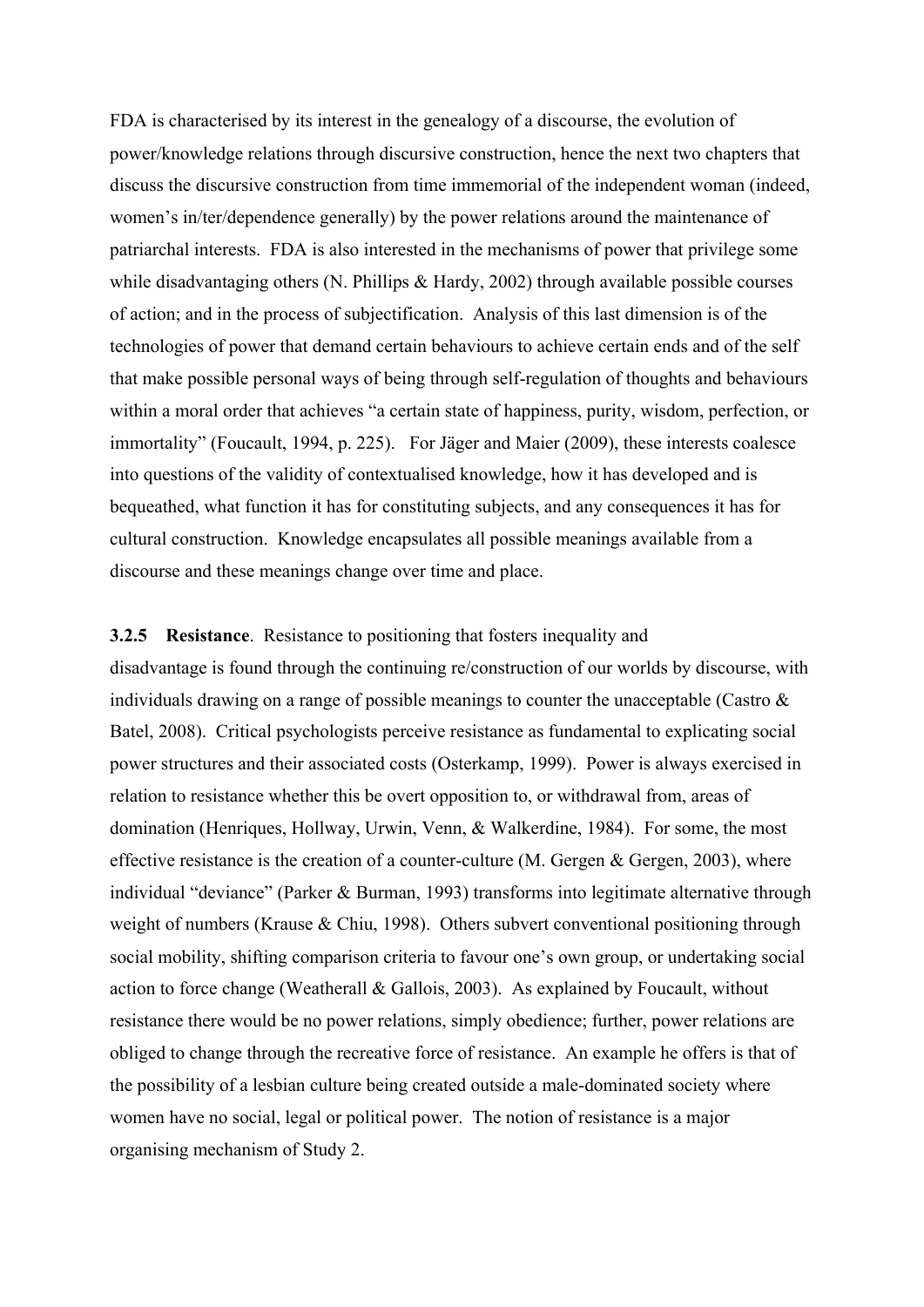# **3.2.6 Quality management**. Methodological strengths of critical discourse

analysis in general, including FDA, include an openness to interdisciplinary flexibility, the principle of triangulation, the historical analysis of re/constructed discourse, and the intended application of outcomes to induce change (Reisigl & Wodak, 2009). "…creativity, exploration, conceptual flexibility, and a freedom of spirit" (Seale, 1999a, p. 467) characterise the approach however its heterogeneity demands close attention be paid to ensuring research credibility and plausibility, through the conventional criteria of credibility, transferability, dependability and confirmability that permeate the two following sections. For Rapley (2007), demonstrating credibility and plausibility addresses the double crises of legitimacy and representation to which all qualitative researchers must attend.

## *3.2.6.1 Credibility*. Auditing is a fundamental methodological

component, the detailed describing of data collection, management, analysis and conclusions that provides transparency by enabling readers to follow a trail of decision-making through a project's execution (Flick, 2007; Rapley, 2007; Seale, 1999a). Auditing may be done by a study's participants through strategies such as their checking their interview transcript to ensure its accurate representation of their talk, and reviewing results of analysis of transcriptions to see if these make sense to them. It may also be done by other researchers who critique goals, methods, procedures for relevance and applicability to achieve credible conclusions, a mechanism integral to doctoral studies.

Actively searching for *contradictory evidence* to a developing narrative, so demonstrating a commitment to falsifiability, is another strategy to minimise bias (Seale, 1999b). Where there is a trend across transcripts that contradicts an expectation, it provides an opportunity for the researcher to strengthen her analysis through incorporation of the new finding into her results or otherwise accounting for such negative instances. Where there is minimal contradiction, any examples may be analysed as deviant cases to provide additional support for conclusions, modify emerging ideas, or to be demonstrably exceptional (Seale, 1999b). In this way, understandings guiding the research may be rechecked for continued value, modification, or abandonment. Seale (1999b) confirms that the researcher should expect to change her mind, the point being to remedy error rather than explain it (Flick, 2007).

Detailed *access to data* is provided through explanatory quotes from texts that have provided insight leading to analytic outcomes. Readers may decide for themselves whether the data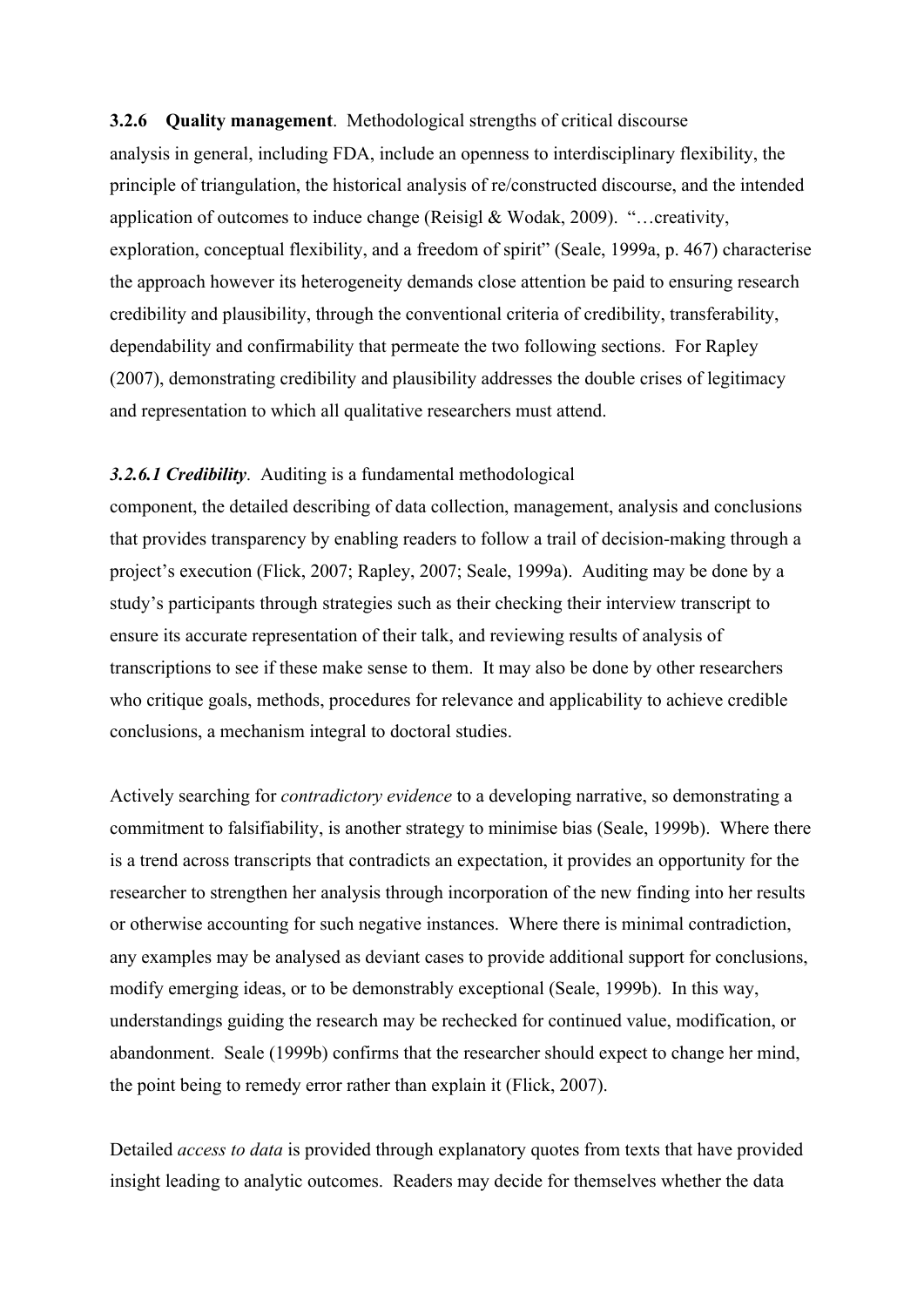support the conclusions reached by the researcher. *Comparing findings* to those of other researchers enables significant differences to be examined and explained, reconciled with other work, or suggest a return to a project's data for further analysis.

*3.2.6.2 Plausibility*. Reflexivity is integral to the methodological process, critical reflection on the reality being structured by a project's evolution and the processes involved at all stages. Among many issues for discourse analysts are those to do with recognising that they are producing discourses in their quest to find them (Parker & Burman, 1993). As discussions are turned into texts, the meanings and positions constructed in the discussion are frozen in time, to be acted upon by the researcher for a different reason to their

generation (Burr, 1999).

Transcription in itself transforms the raw data to representative text through a process of selecting what should be recorded and how (Fairclough, 1992; Flick, 2007; Jaffe, 2007; Rapley, 2007). It is a practice of representing discourse in a certain way to meet research goals and may focus on its content or structure, transcriber preference, phonetic representation of speech sounds (Bucholtz, 2007), conversational interactions (Wilkinson & Kitzinger, 2008) and so on with predictable variability although, as they become more generally used, some models become dominant (Jaffe, 2007). Transcription is the epitome of reflective practice as the researcher makes decisions about selection and relevance (Mondada, 2007).

It is in very large part reflexivity that is responsible for the lack of methodological formulae in approaches to discourse analysis as researchers seek the best tools to achieve their goals, consider the advantages and disadvantages of research design, find better ways of asking questions, undertake alternative readings of outcomes that may contradict prevailing understandings, and more meaningful ways of presenting findings (M. Gergen, 2008).

An important mechanism to strengthen plausibility is *triangulation*, analogous to ascertaining a topographical position through multiple bearings, through differently constructed realities (Seale, 1999a). That is, an issue may be examined through the lens of two or more theories, methods, or data sources, adding to the richness of outcomes (Flick, 2007). In this project, the three separate studies were informed by critical theory that drew on Foucauldian thinking, and that of social identity theorists such as Henri Tajfel. Within these theoretical perspectives, both framing and discourse analytic methods were applied, supported by a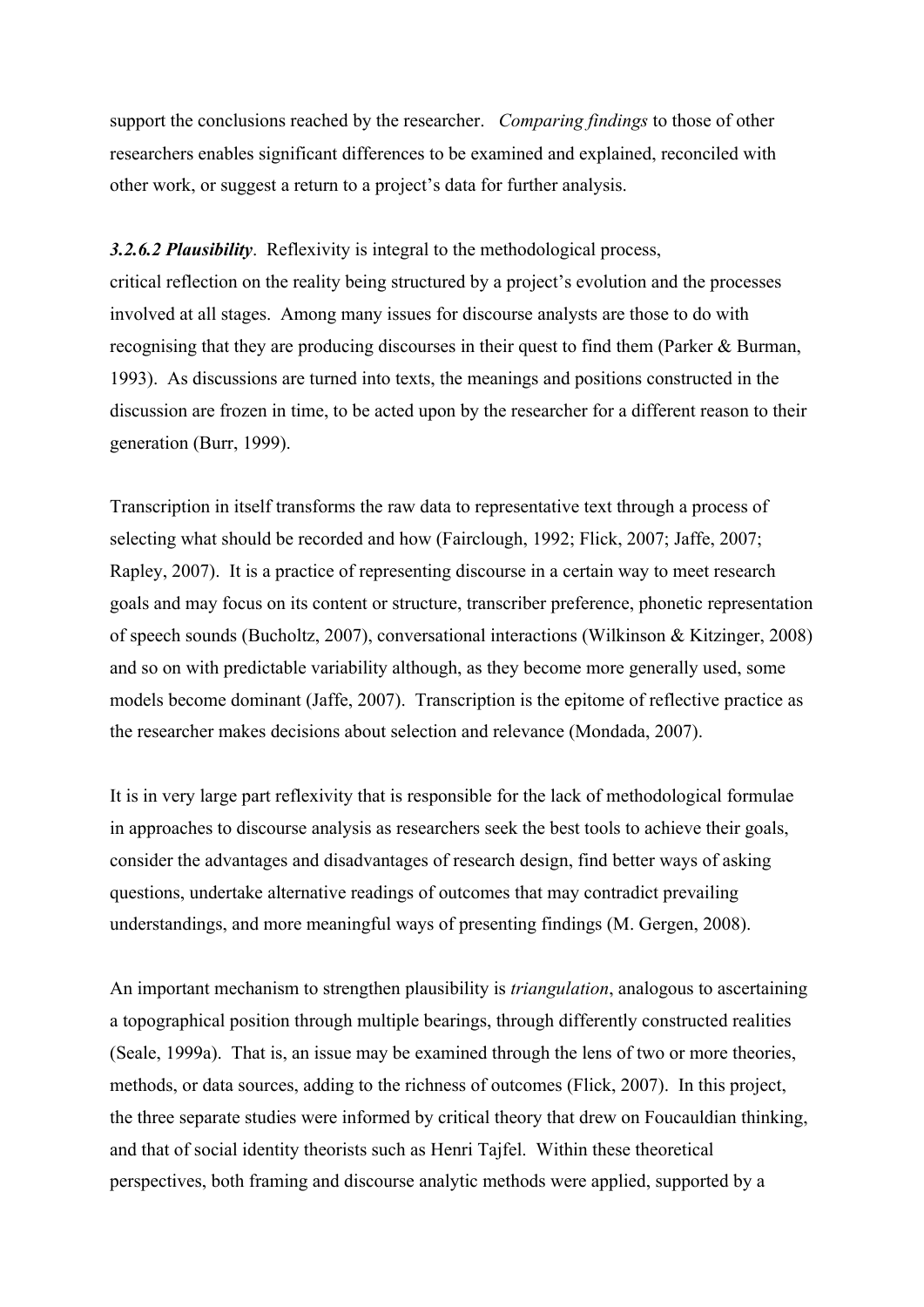quantitative framework where this was useful. Data was constructed from three different sources, described below. The whole came together in the final section where similarities and differences were subject to reflection about power relations and resistance in the construction of the independent woman and her subjectification by psychological theory.

Another criterion for plausibility is the *transferability* of the process to other contexts where replicability of results would confirm its quality. Transferability replaces notions of external validity and is made possible through thorough description of the research context, assumptions and project evolution.

# **3.2.7 Research dimensions**. A framework for describing the methods used in this project will be adapted from the seven dimensions of social constructionist research, formulated by Carla Willig (1999) that form its basis. It should be noted the dimensions are not sequential, rather components of an integrated whole.

# *3.2.7.1 Text construction*. Willig's (1999) first dimension is *documentation*

*of subjective experience* but for the purposes of this project will be renamed *text construction*. This is because its breadth, while encompassing subjective experience, also seeks to capture the cultural positioning of independent women through analysis of print media comment and the manner of their inclusion in selected psychological theory. Details of data selection and text construction will be elaborated in their respective chapters. Here, the detail will be anticipated by noting that the media and theory texts were drawn from public sources, on-line newspaper archives and academic publications, respectively. Extracts from the latter were photocopied and scanned into Word 12.2.6 (for Mac) using Omnipage.

The media text providing the data for Study 1 was compiled from keyword-identified content from the years 1999 and 2009. These years were determined by the availability of on-line archives that dated from the latter part of the 1990s and my desire to sample the most recent full year at the time of analysis. The decade difference was to assess whether there was any change in subject positioning over that time.

I decided that academic developmental psychology textbooks that provided the data for Study 3 would be the most efficient way of finding discourse about independent women because of their systematic focus on human development across the lifespan. Further, that I should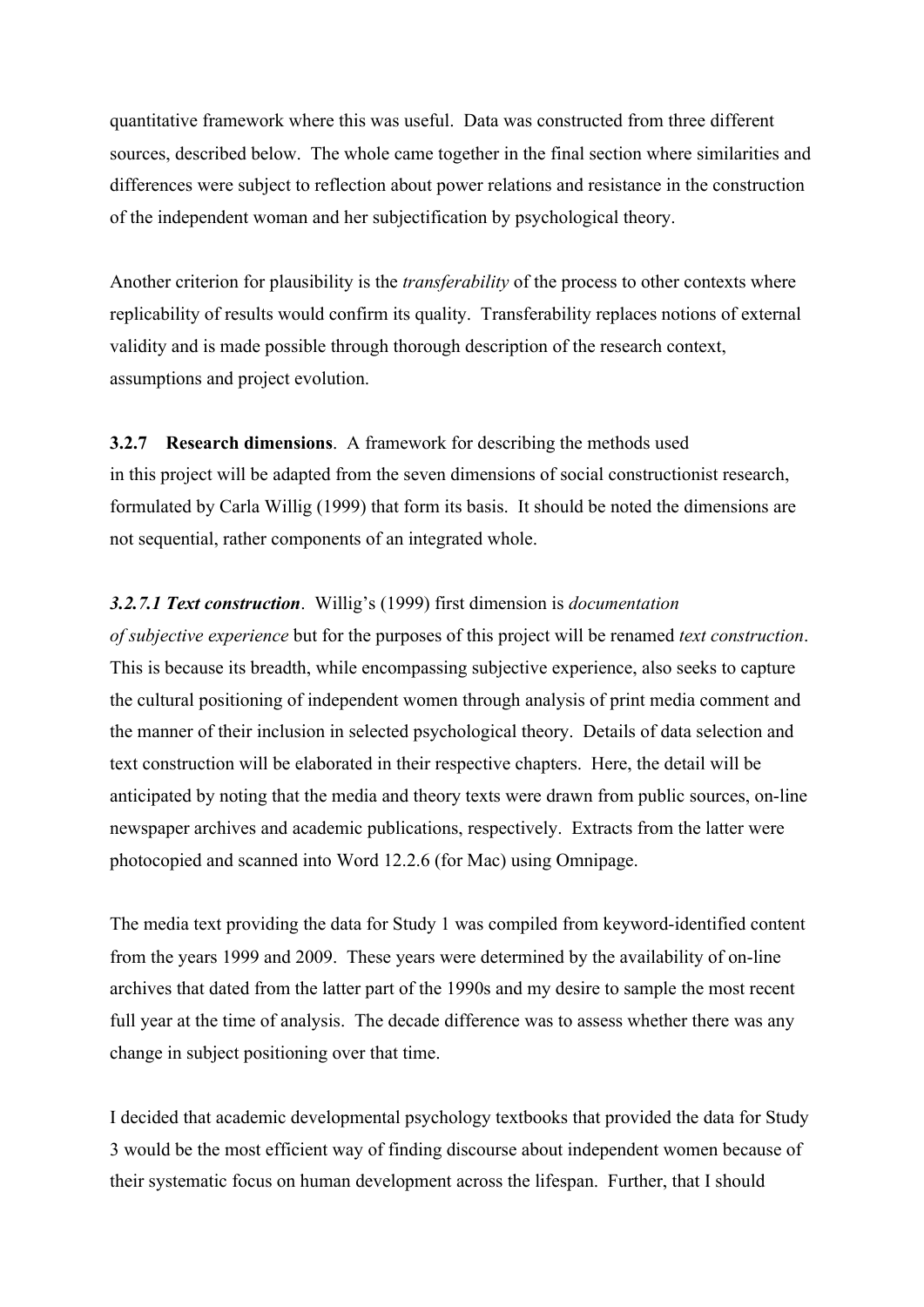match publication years to those of the media study to compare both public and academic discourse about independent women to their respective audiences.

The text of subjective experience comprised transcribed recorded discussions with the women who generously contributed their experiences and perspectives to the study (Chapter 7 details their recruitment and profile). As noted above, transcription is a situated practice, reflexively linked to the analytic approach of the research and to presentation relevance, amongst other things (Bucholtz, 2007; Mondada, 2007). In this instance, guided by an FDA approach to the power relations by which independent women's status is constructed and resisted, I was interested in identifying related subject positions and their construction rather than the structure of the discourse itself although not to the degree of ignoring representational cues such as pauses and emphases. While transcripts are understood to be a verbatim recording of speech, a problem with retaining all the conversational hesitations, repetitions that fill in while the speaker is thinking, interruptions, unfinished sentences and so on is that their replication makes the written version of a conversation quite difficult to read and may reflect on a speaker's eloquence (Poland, 1995). I decided to follow the "really useful" (Rapley, 2007, p. 57) conventions developed by Poland (1995) that minimise conversational imperfection when it is converted to text (Appendix A). Repeated listening to the discussion interviews enabled accuracy of the texts to be checked, indistinct passages to be clarified, and preliminary identification of distinct repertoires.

## *3.2.7.2 Analysis*. The three textual compilations were entered as Word

documents to the qualitative data management program NVivo8 as separate sub-projects. In essence, NVivo works as an electronic filing cabinet where information is kept in node folders that may be cross-referenced, annotated, sorted, linked, classified and otherwise dealt with as one would with paper-based data. Data may be coded into predetermined nodes or, more commonly, nodes are generated by themes emerging from the data. In this project, a coding frame developed that both inductively developed from each study's data and deductively allowed subsequent alignment of themes and positions from all texts (Flick & Foster, 2008).

While my overarching method in this project is Foucauldian analysis of discourse to examine the power relations around women's relational independence, the individual studies themselves required different analytic tools to achieve this goal. Because the texts had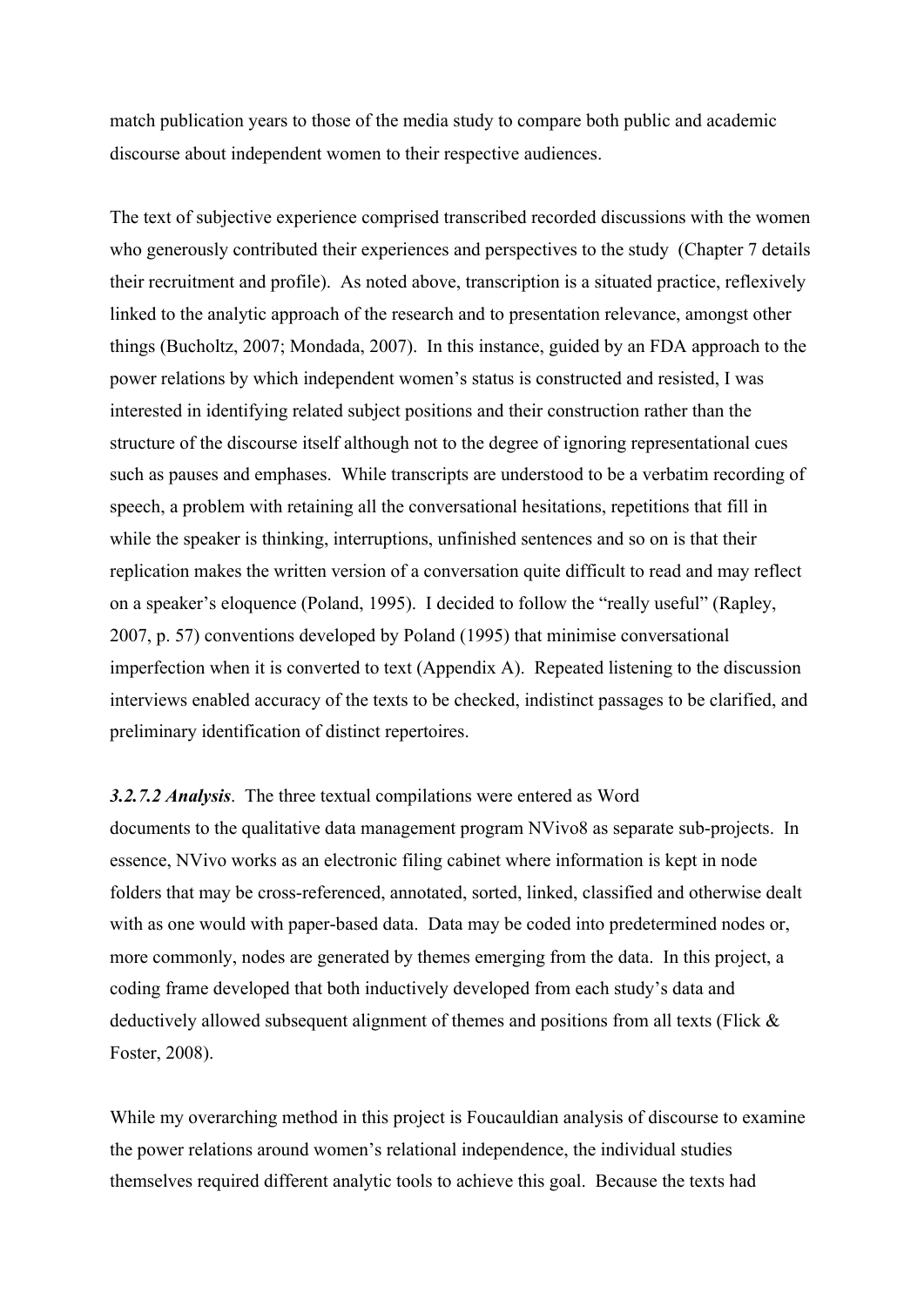different perspectives – newspaper discourse to demonstrate cultural, or public, construction of the independent woman, conversation between participant and researcher detailing lived experience and resistance to their social location, and academic publications for peers and students that would position the independent woman in psychological theorising – they each demanded an analytic method fit for purpose (Parker & Burman, 1993). These were the use of framing analysis to plot the cultural construction of categories of single women, and discourse analysis to tease out subject positioning in academic discourse and repertoires of negotiation and resistance from independent women.

The three foci, texts, and the tools chosen for their analytic purpose and strength, offered valuable triangulation of source and method to support the validity of respective findings (Flick & Foster, 2008) and an appreciation of the shape of the issue (Reisigl & Wodak, 2009). As well, the expected patterns of discursive and cultural practices, with their ideological and contested relationships (Fairclough, 1993; Parker, 1992), would explicate societal values and beliefs about independent women, from which their social effects might be deduced (S Taylor, 2001). They would also show both consistent difference and commonality (Potter & Wetherell, 1987) so identifying ideology and/or transition.

*3.2.7.2.1 Framing.* A frame is a discursive technology for priming understanding of a subject in a certain way. As an analytic tool, framing analysis draws on interdisciplinary traditions including empirical and interpretive analysis and is guided by cognitive, constructivist and critical perspectives (Reese, 2007). Rather than just identifying them, analyses describe how content frames organise and structure our social reality.

As it relates to mass media, framing theory assumes that characteristics of a communication shape audience comprehension through the media frame (the organising idea of an item or a series of related items), and an individual's frame that draws on existing mental representations that are retrieved from memory by the presenting frame to make sense of the message (Scheufele, 1999). The persuasive power of the media is particularly effective if content is congruent with audience interests and if access to alternative framing is limited (van Dijk, 1995b). This facilitates ready acceptance of social reality as defined by mainstream media (Siu, 2009) which loops back to validate content. That the framing is drawn from the culture shared by the message generator and the audience (Gamson  $\&$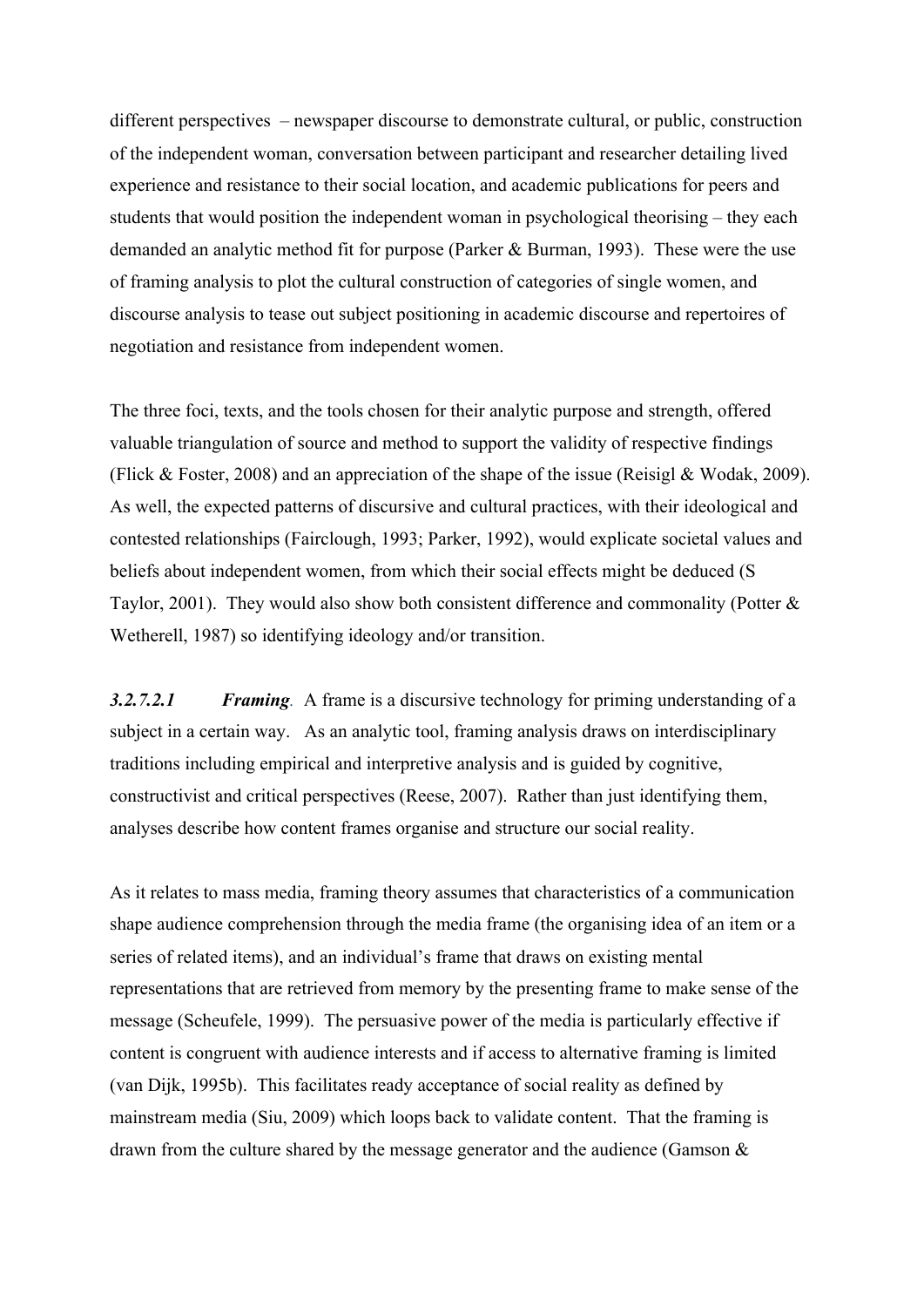Modigliani, 1989; Kitis & Milapides, 1997), renders the process of social construction invisible (Van Gorp, 2007).

Van Gorp (2007) emphasises that frames are independent of individuals or agencies, instead embedded in culture. This means there are more frames available than those drawn upon for communication, allowing flexibility in meaning for both the authors and individuals in the audience. It also means that text and frame are independent of each other although the frame suggests a preferred reading of the text. Because they are based in culture, frames are stable across time although their applications may change, reflecting shifting prominence in power relations, so that their power is predicated on compliance with their preferential use.

Psychology's interest in the impact of mass media has largely focused on their influence on pathological behaviours, for example, violence, racism or malnutrition, rather than their function as social mediators (Giles  $\&$  Shaw, 2009). Three problems have been identified with the conventional approach (K. Chamberlain & Hodgetts, 2008). The first is that research has (i) predominantly sought causative media effects, (ii) excluded the complex issues surrounding media practices, and (iii) ignored the active participation of audiences in making meaning from content. The second problem is the use of existing methods and measurement, which are inadequate for capturing complexity, and the third is to do with decontextualising media practice and use from the social to the individual.

In response to these problems, Giles and Shaw (2009) proposed a model for stipulates inclusion of both qualitative and quantitative methods to address macroanalysis (of broad data sets) and microanalysis (of selected materials from a dataset to exemplify a frame). The model will be detailed in Chapter 6.

*3.2.7.2.2 Discourse analysis*. Both discussion and textbook texts were subject to the more conventional discourse analysis that identifies interpretative repertoires or themes, contradictions, emphases, disagreement and other discursive practices in complex texts, unlike the more simplified representations of newspaper content. The results of both types of analysis will be discussed in the final section, where FDA - the power relations and possibilities around women's relational independence - will be applied to the project in aggregate.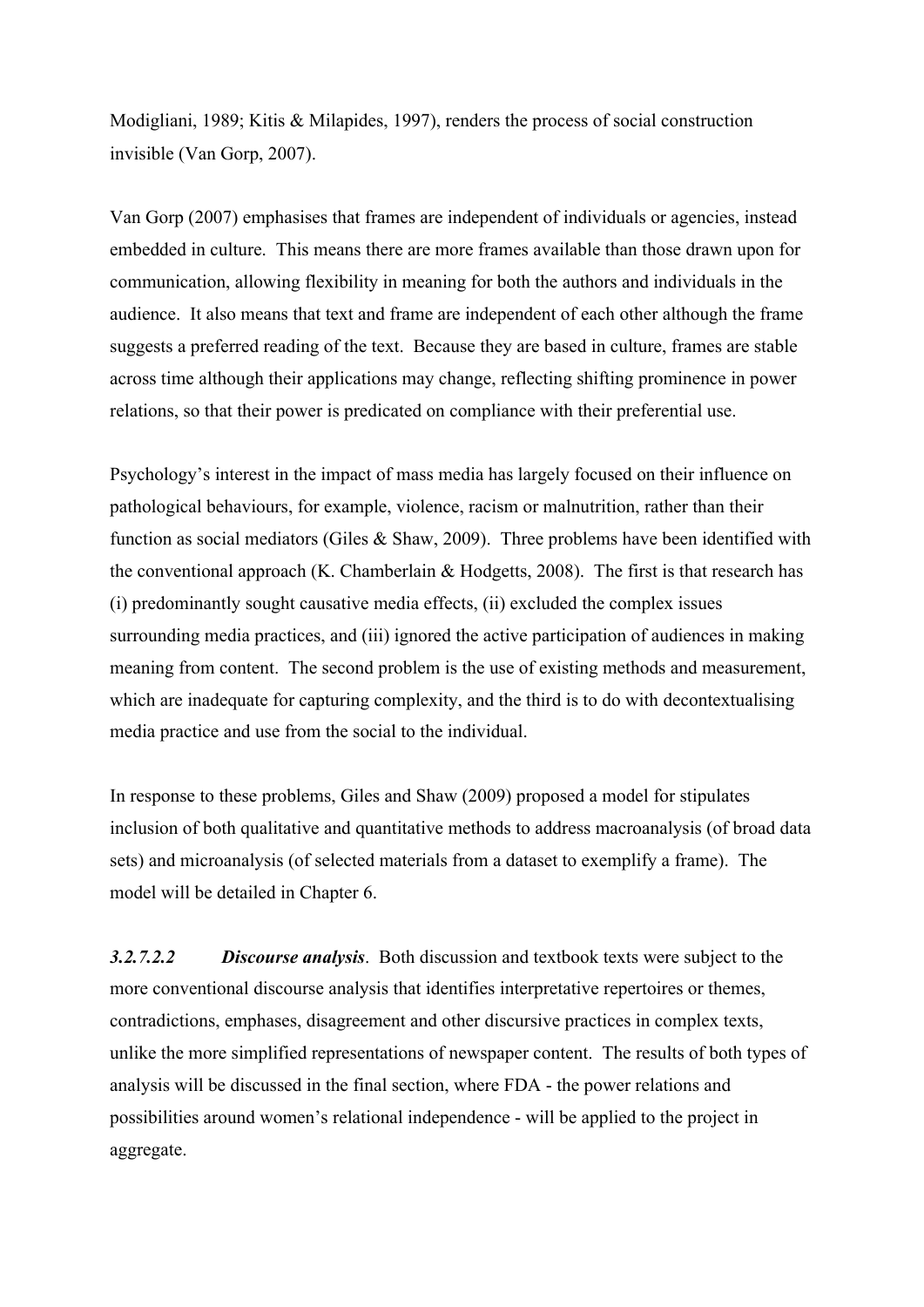*3.2.7.3 Identification of alternatives.* In Willig's (1999) formulation, participants are invited to consider alternative ways of reading their stories or people with different experiences are included to identify a range of "positionings, opportunities for action and implications for practice" (Willig, 1999, p. 47). In the current study, it was the range of experiences that afforded the discerning of alternatives, from the always-single to several times-married, either through divorce or widowhood, and participants' perceptions of social reaction as they transited between living single and living coupled. The inclusion of married participants and those in a committed romantic relationship, while numerically fewer, provided a counterbalance by increasing the range of available repertoires. Alternatives to newspaper frames and academic subjectification of independent women are also suggested, drawing from a broader knowledge base than that of the texts.

*3.2.7.4 Relationships between discourses and institutions.* "Institutions… are structured around and reproduce power relations" (Parker, 1992, p. 18), making it important to seek transparency of the relationship between institution and discourse, and the impact of associated discursive practice on the social world. A corollary of this would be discerning direction for change. Primarily, this requires identification of (i) the institutions that are reinforced or challenged by particular discourse, (ii) who would gain and want to promote such discourse and (iii) who would want it expunged because of its personal cost.

In this instance, patriarchy, defined as male privilege (Rowbotham, 1999), made manifest through the institutions of marriage and family with its gendered roles and expectations that are analogous with those permeating our social world, could understandably feel challenged by growing numbers of women choosing to remain independent of romantic attachment, even for the purposes of maternity. As described in Chapter 2, response to the challenge has drawn on discourses supporting the benefits of marriage, or at least cohabitation, for heterosexual couples. More recently, ideological adaptation to include dominant neoliberal beliefs about economic freedom, consumerism and, cynically, individual autonomy, has shifted to promote marriage through extending its catchment to homosexual couples.

*3.2.7.5 Historical emergence of discourses.* Archaeological analysis, the genealogy, of discourses looks at the power relations that accompanied their evolution, and the means by which these constructed a subject across time. Foucault said that discourse is a path from one contradiction to another, both juxtaposed in a common location (Foucault, 1969). The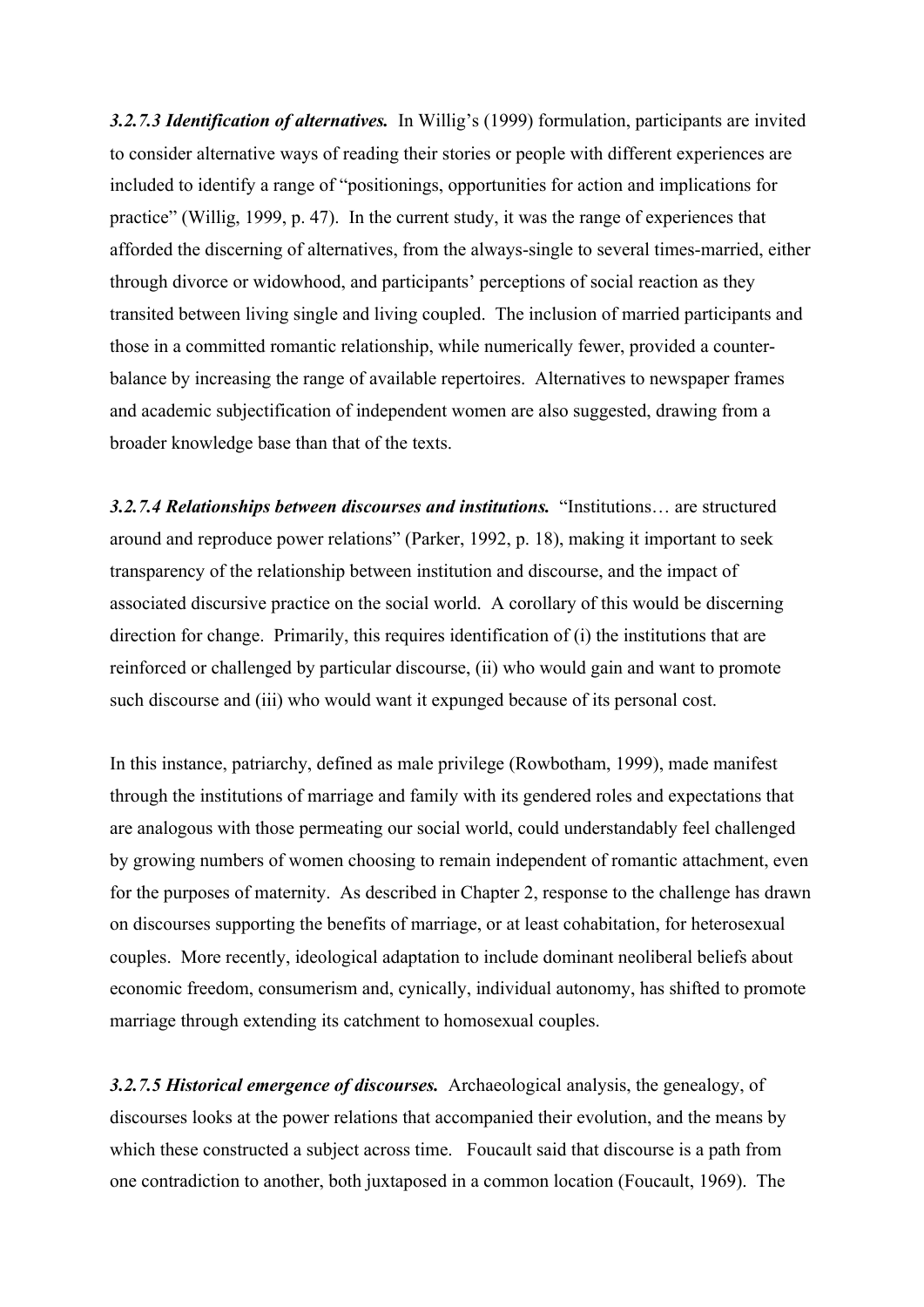role of the analyst is to examine the gap between the contradictions to map their constitution, their form, their relationship, and their domain through discursive practice. In this way, historical changes in knowledge and truth, and their construction, expose contextualised power relations of relevance to contemporary researchers (Foucault, 1980; Parker, 1992; Reisigl & Wodak, 2009).

Normally, historical examination of discourses about independent women would be of their evolution through, in this project, the scientific discourse of psychological theory. However, preliminary reading found that independent women had been problematised in public discourse, including scientific knowledge, with no indication that it had not ever been thus. It seemed that there would be little contradiction to analyse if my historical probe extended only to psychology's advent in the nineteenth century. Curious to find the source of this negativity, I turned to historical accounts of independent women's experience that took me, as I report in the next chapter, back to the Palaeolithic as I plotted the discursive shifts in that experience from which contemporary public and scientific discourse were identified.

*3.2.7.6 The material basis of discourse*. This dimension explores what can be said and thought, and the environment in which the ideas and practices are possible. That is, the ways in which discourses are shaped by the manner of their transmission and their organisational framework such as those of communities of practice whose participants, joined by some common factor(s) such as professional affiliation, share discursive practices (van Dijk, 2008; Weatherall & Gallois, 2003).

In this project, material bases of discourse include the generally uni-directional medium of mass print media that draws on tropes, stereotypes, metaphors and other culturally shared rhetorical devices to deliver communication. They also included scientific texts that follow discipline-based linguistic styles to present expert discourse in authoritative journals, on-line fora, and other knowledge compilations that, demanded by methodological rigor, builds on previous, and expands contemporary, knowledge within the conformative boundaries of peer review. Discussants drew on discourses available from these and other institutions in their identity construction, referring to, correcting, contesting and presenting alternative meaning to those endorsed by authority.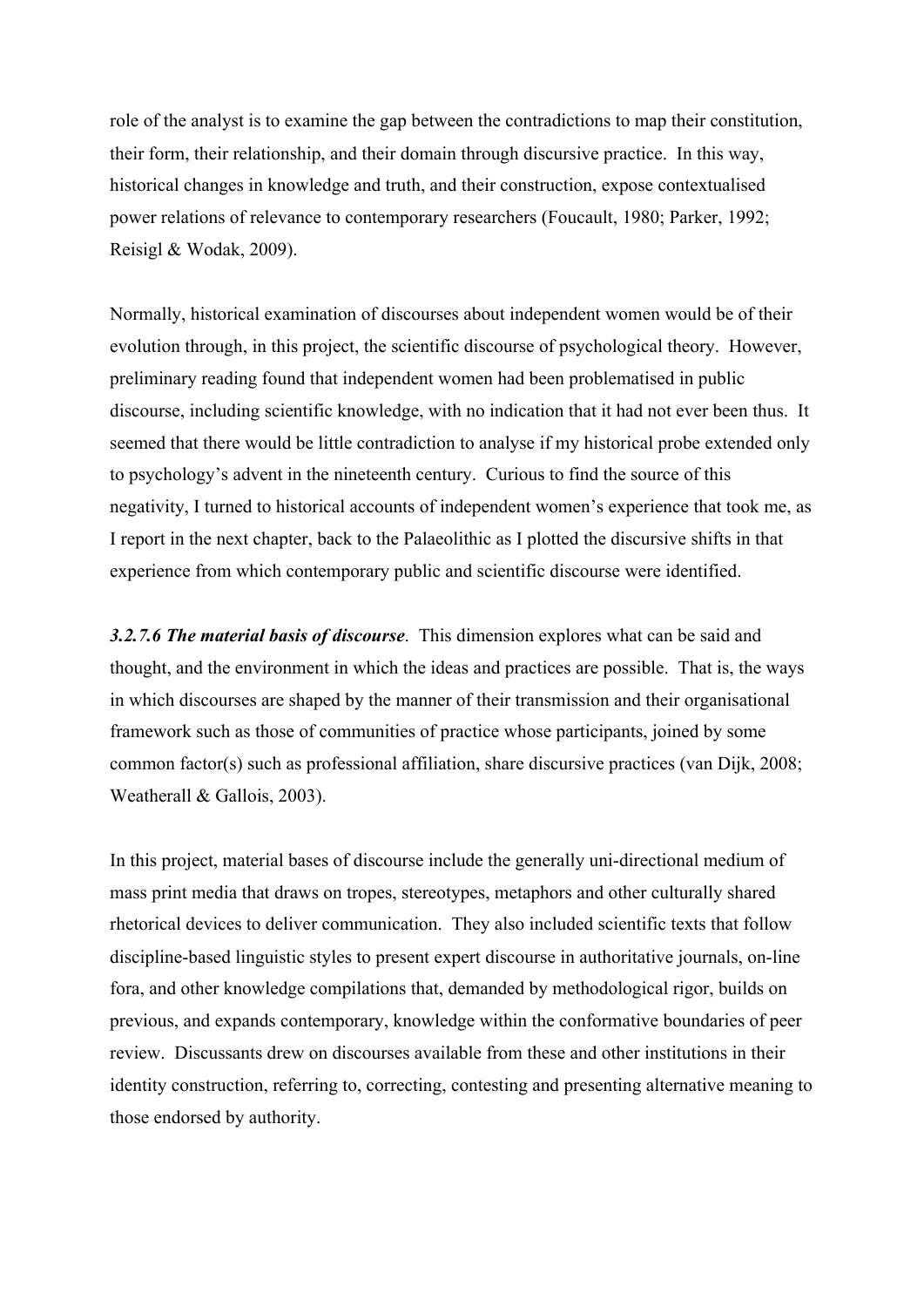*3.2.7.7 Recommendations for change*. If the point of critical discourse analysis is to take a position (van Dijk, 2001), it is also to seek alleviation of inequality and oppression and to promote personal, collective and relational wellness (Prilleltensky, 2001). To do this, "it must have something to say about how psychological, social, and/or political practice can be improved" (Willig, 1999, p. 49). Given that a focus of this project is the role of psychology in representing the independent woman as problematic, indications for change, such as insights into theory and practice, future research directions, or possible social development, the project's findings were, and will continue to be, submitted for academic presentation and publication<sup>1</sup>.

The findings also support the advocacy role I have assumed where no opportunity to publicly counter dominant discourse about independent women is lost. These include use of letters pages in print publications contesting editorial content, and responses to public commentators who have drawn on and recreated discourse about the independent lifestyle. Examples of this include a restaurant review that used the public cliché of "desperate and dateless" to describe lone diners, and a radio program that spoke about urban design necessary to relieve the loneliness of the unmarried. In both these, and other, instances my comment has been received positively, in one case providing follow-up material for subsequent broadcast on the value of the independent for the enhancement of urban environments.

I hope I have also instigated some change through my repositioning of the project's participants by reference to their independent rather than marital status. I acknowledge that objection may be raised to my unnuanced allocation of independence to all categories of unattached adults, and interdependence to those in committed sexual relationships, but the values accorded the various marital statuses are to a significant degree reflective and constitutive of past and present negative positioning of independent women, signifying deficit and loss to varying degrees, depending on their distance from the ideological ideal of marriage. It seems to me imperative that terminology is sought to replace that currently used to perpetuate institutional disadvantage. Given the implied complementarity and dyadic intimacy of a monogamous relationship (Billig et al., 1988; Snyder & Cantor, 1998), it seems appropriate to define the statuses by their most fundamental characteristic.

 $\frac{1}{1}$  A paper *Single women: A force for change* was presented at The British Psychological Society's Psychology of Women Section Conference 2011 and submitted for publication in the Psychology of Women Section Review.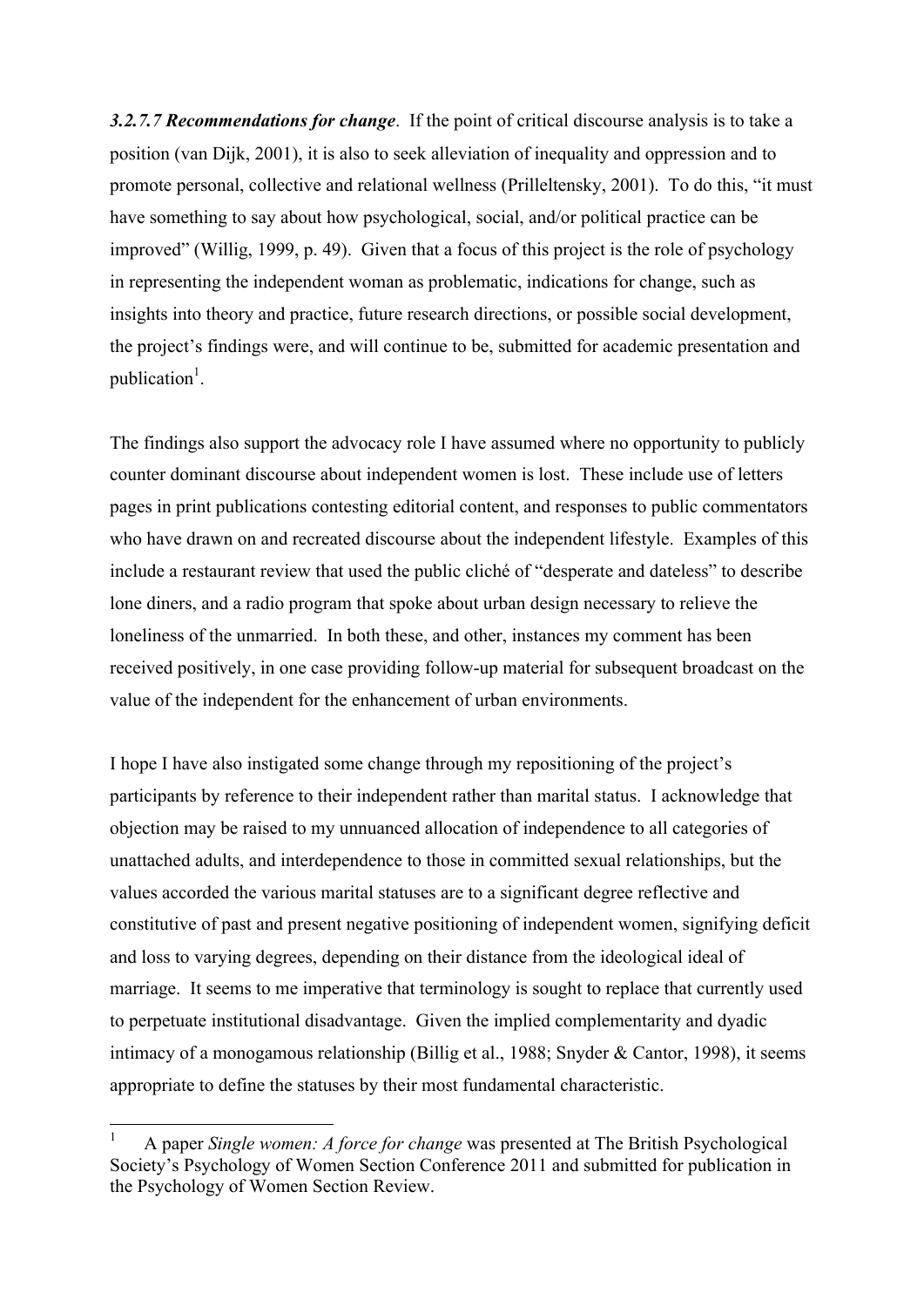**3.2.8 Ethical issues**. Curtin University's *Human Research Ethics Committee* approved the component of the project (Study 2) that invited women's participation in the experiential component. This protected discussants' vulnerabilities through ensuring their informed consent, confidentiality, and risk minimisation. Ethics approval was not needed for Studies 1 and 3 whose texts were drawn from written sources rather than participatory discussion.

*3.2.8.1 Information*. Participants were given background information about the study prior to their agreeing to participate, followed by a copy of the discussion schedule when the arrangements for the discussion were made. They reviewed the subsequent transcript for accuracy, in several cases making additions or amendments, and were offered copies of papers published from the study. With one exception, all participants asked to be informed of the study's results, which were sent to them, and to receive related publications.

*3.2.8.2 Permission*. While agreeing to participate after reading the background information might be assumed to be imply consent, as might return of the approved discussion transcription, a form (Appendix B) was also signed, on the understanding that a participant might withdraw at any time from the study.

*3.2.8.3 Confidentiality*. Participants were assured of confidentiality before being asked to complete a brief demographic questionnaire, primarily for descriptive purposes. Each questionnaire, voice file and transcript was alpha/numerically coded to allow crossreferencing but archived separately to ensure participants cannot be identified. All identifying details (for example, the names of family members mentioned in discussion) were abbreviated to initials.

*3.2.8.4 Acknowledgement*. Participation are acknowledged at the beginning of this dissertation in a general, non-identifying expression of appreciation.

## **3.3 Summary**

In this chapter, I have described my approach to analysing public discourse about independent women through general audience newspapers, expert discourse through developmental psychology textbooks, and their positioning by the private discourse of women seeking to negotiate positions that reflect their realities. My approach is Foucauldian and constructionist, analysing discursive practices of three different communities (print media,